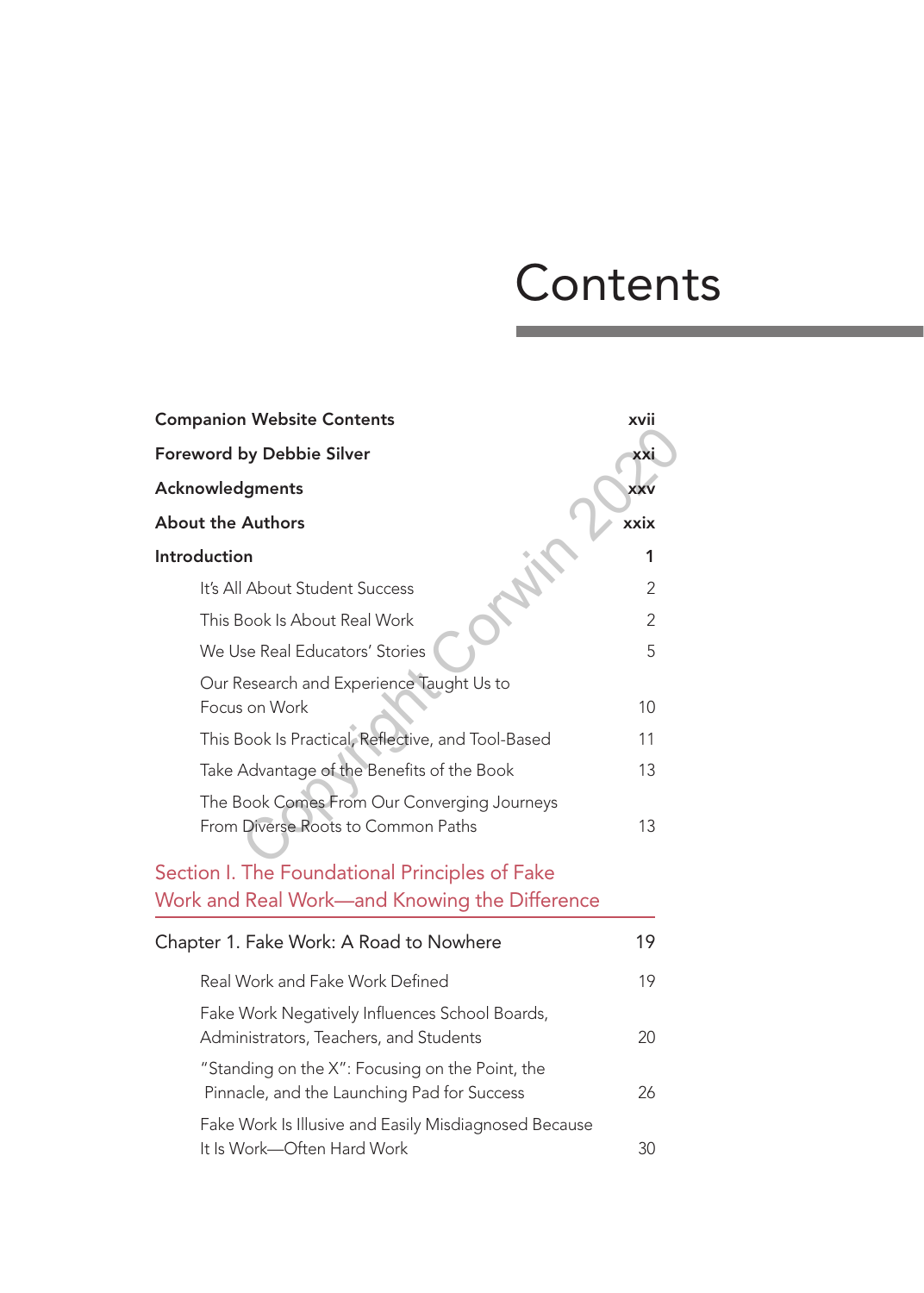The Nature of Work Has Changed and Educators Are Overwhelmed With the New Reality 34

Section II. Understanding the Causes of Fake Work: How It Damages the Work Environment

| Chapter 2. Exploring the Origins of Fake Work                                                                                                                    |          |
|------------------------------------------------------------------------------------------------------------------------------------------------------------------|----------|
| in Education                                                                                                                                                     | 39       |
| Fake Work Is Plentiful and Complicated                                                                                                                           | 39       |
| The Root Causes of Fake Work                                                                                                                                     | 39       |
| Chapter 3. The Culture of Fake Work and Four<br>Causes That Enable Dysfunctionality                                                                              | 45       |
| Cause 1-A Complacent Culture: Organizations<br>Allow Old Habits to Inhibit Excellence                                                                            | 45       |
| Culture Drives Performance and Is Threatened by an<br>Accumulation of Flaws                                                                                      | 49       |
| Cause 2-Ineffective Teams: Teams Have Few<br>Common Goals and Minimal Collaboration                                                                              | 51       |
| Providing Perspective on Professional Learning<br>Communities                                                                                                    | 55       |
| Cause 3-Inadequate Communication: Poor<br>Communication Results in Missed Opportunities,<br>Mixed Messages, and Poor Problem-Solving<br>Communication Breakdowns | 59<br>63 |
| Cause 4-Unprincipled and Negative Behaviors:<br>Cultural Values Fade When the Wrong Behaviors Are<br>Unchecked and the Right Ones Are Unsupported                | 66       |
| Chapter 4. Fake Work Results From Poor Strategies,<br>Weak Priorities, and the Failure to Align                                                                  | 75       |
| Cause 5-No Strategic Clarity: Without a Clear and<br>Common Roadmap, Organizations Flounder                                                                      | 75       |
| Cause 6-Unclear Work Priorities: Too Often,<br>Critical Tasks Are Not Linked to Strategies                                                                       | 82       |
| Cause 7-No Strategic Alignment: Without<br>Alignment, Teams Default to Silos and Lack<br>Collaboration and Cohesion                                              | 88       |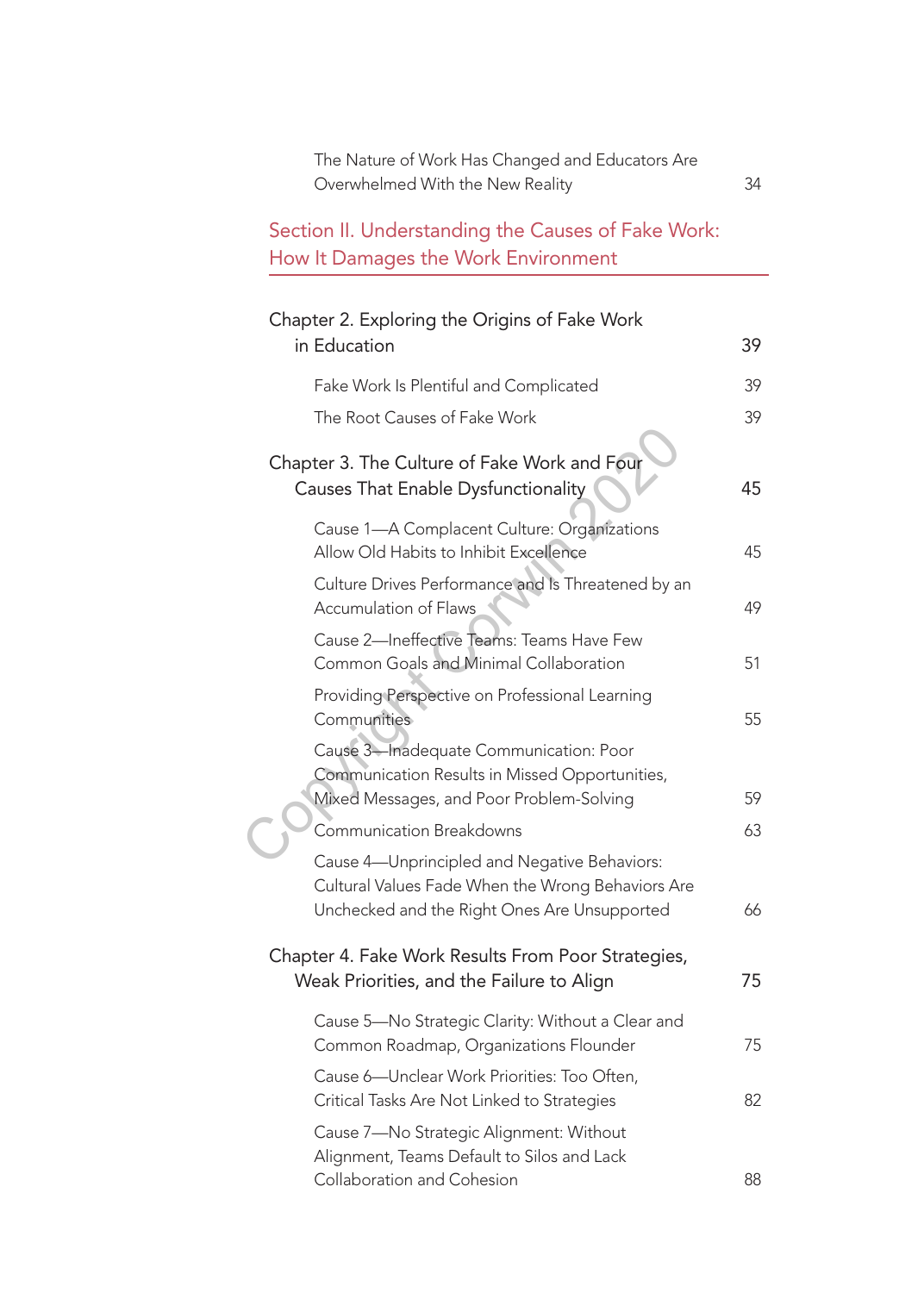| Chapter 5. Two Causes That Undermine Executing and<br>Sustaining Strategic Implementation                                                                      | 95  |
|----------------------------------------------------------------------------------------------------------------------------------------------------------------|-----|
| Cause 8-Failure to Execute: Organizational Intent<br>Falters Without Real Work Plans and Being<br>Accountable for Them                                         | 95  |
| Cause 9-Diminishing Long-Term Commitments:<br>Individual and Team Effectiveness Dwindles When<br>Teams Fail to Manage, Maintain, and Sustain<br>Implementation | 99  |
| Summary of the Causes of Fake Work and<br>Transitioning to Real Work                                                                                           | 105 |
| Section III. The Paths to Real Work: A Step-by-Step<br>Process for Strategy, Alignment, and Execution                                                          |     |
| Prologue: Five Fundamentals for Doing Real Work                                                                                                                | 109 |

| Transitioning to Real Work                                                                            | 105 |
|-------------------------------------------------------------------------------------------------------|-----|
| Section III. The Paths to Real Work: A Step-by-Step<br>Process for Strategy, Alignment, and Execution |     |
|                                                                                                       |     |
| Prologue: Five Fundamentals for Doing Real Work                                                       | 109 |
| Build a High-Performance Culture                                                                      | 110 |
| Vision and Mission Provide a Mythic Quality to a Very<br>Real World                                   | 111 |
| Culture Thrives in a Moral Fabric With Values<br>Interconnected by Trust                              | 112 |
| Teams Are the Operational Reality of a Performing<br>Culture                                          | 113 |
| Prioritize Strategic Plans That Focus on<br><b>Ambitious Targets</b>                                  | 114 |
| Adhere to the Process for Real Work: The Work Itself                                                  | 114 |
| Embrace the "Everyone a Leader" Type of Leadership                                                    | 116 |
| Ensure That Your Work Is Renewable and Sustainable                                                    | 118 |
| Path 1: Create a High-Performance Educational Culture                                                 | 119 |
| The Essence of Culture                                                                                | 119 |
| Step 1: Assess Your Organization to Find Out Who You<br>Are Now                                       | 121 |
| Step 2: Create an Inventory of Behaviors You Want to<br>Cultivate                                     | 128 |
| Step 3: Transform Teams Into Cooperative and<br>Collaborative Powerhouses                             | 131 |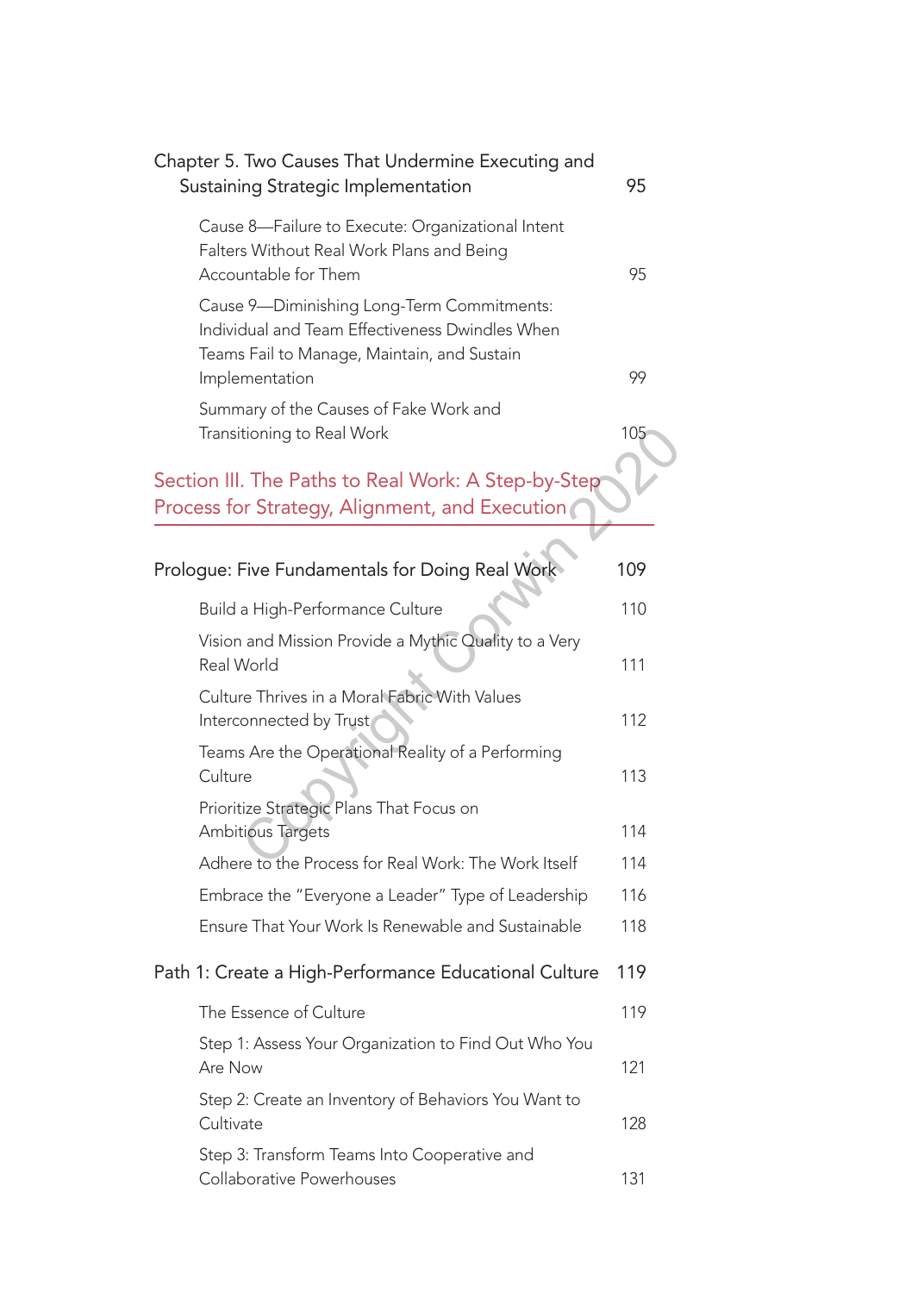| Step 4: Prioritize Communication and Communication<br>Planning                                    | 134 |
|---------------------------------------------------------------------------------------------------|-----|
| Summary and the Path to Action                                                                    | 145 |
| Path 2: Think Strategically                                                                       | 147 |
| Step 1: Invest in Strategic Thinking to Gaze<br>Into the Future                                   | 147 |
| Step 2: Find the Right Questions and Turn Them Into<br>Insightful Answers                         | 148 |
| Step 3: Do a SWOT Analysis to Gauge Your Fitness<br>and to Penetrate Factors That Affect Planning | 151 |
| Step 4: Conduct a Stakeholder Analysis to Plan for<br>Partnerships and Potential Distractions     | 152 |
| Summary and the Path to Action                                                                    | 156 |
| Path 3: Plan Strategically                                                                        | 157 |
| Step 1: Understand the Elements of a Strategic Plan                                               | 157 |
| Step 2: Engage Strategic Leaders at Every Level                                                   | 162 |
| Step 3: Collect Data Strategically                                                                | 162 |
| Step 4: Write an Executive Summary                                                                | 164 |
| Step 5: Formulate a Vision and Mission That Epitomize<br>Your Highest Aspirations for the Future  | 165 |
| Step 6: Identify Your "Navigational Stars"-the Values<br>Vital to Your New Culture                | 169 |
| Step 7: Create Objectives That Focus on Your Biggest<br>Challenges                                | 171 |
| Step 8: Create a Dashboard for Your Objectives and<br>Watch Them Closely                          | 174 |
| Step 9: Create a Portrait of a Graduate                                                           | 175 |
| Step 10: Develop Strategies to Achieve the Objectives                                             | 179 |
| Step 11: Partner With the Board to Work on the<br>District's Vision                               | 184 |
| Summary and the Path to Action                                                                    | 186 |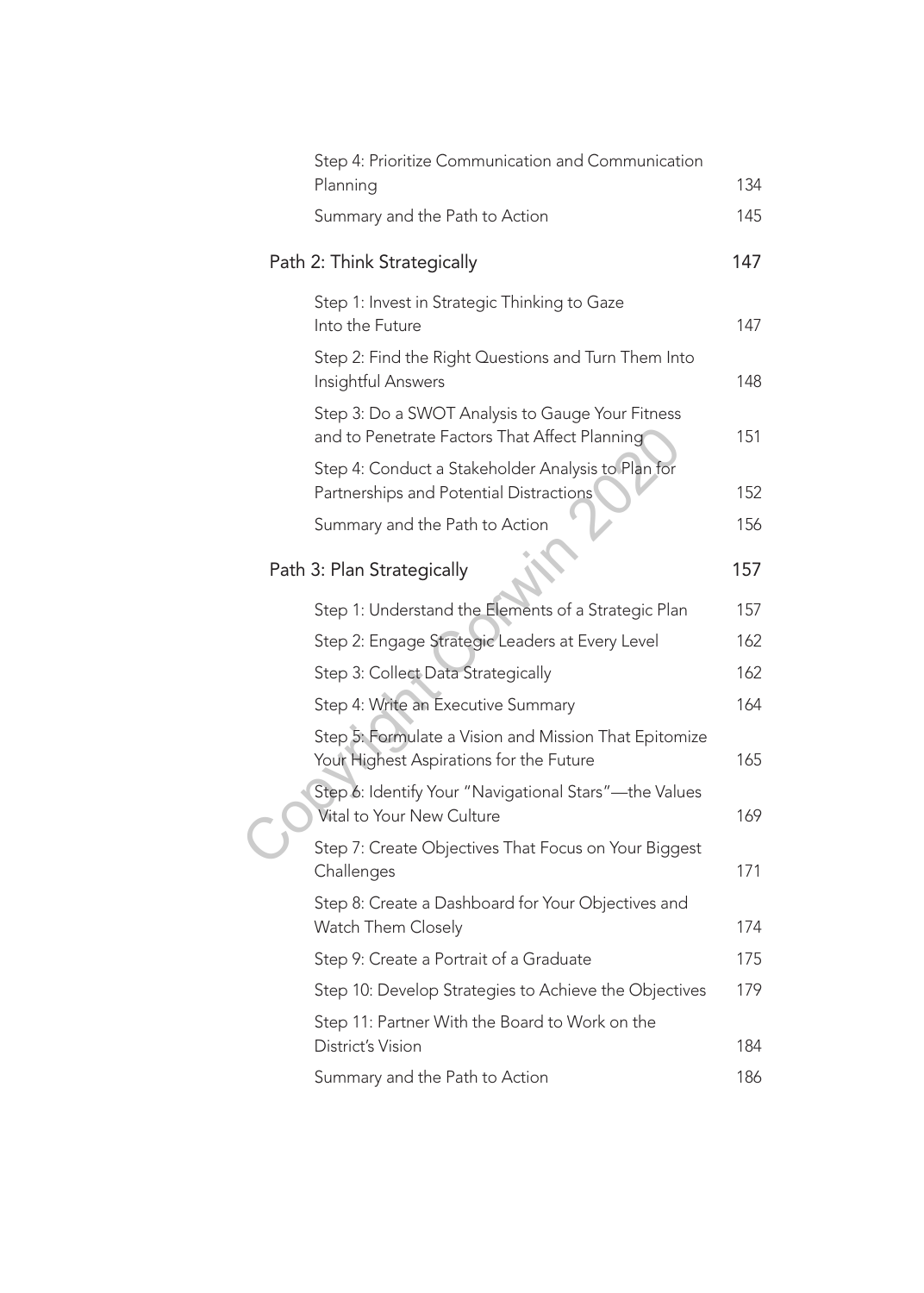| Path 4: Focus on Your Real Work Priorities                                                   | 189             |
|----------------------------------------------------------------------------------------------|-----------------|
| Step 1: Develop a Task List That Reflects What You<br>Do at Work                             | 192             |
| Step 2: Consult With Your Team                                                               | 192             |
| Step 3: Relate Your Work to the Strategic Plan                                               | 194             |
| Step 4: Prioritize Real Work Tasks                                                           | 194             |
| Step 5: Narrow and Refine Your Real Work Tasks                                               | 196             |
| Step 6: Shift Your Work Paradigm                                                             | 197             |
| Summary and the Path to Action                                                               | 199             |
| Path 5: Align Cultures, Leaders, Teams, and Schools                                          | 20 <sup>1</sup> |
| Step 1: Ensure That Alignment Is a Team Process                                              | 204             |
| Step 2: Establish Alignment as the Essential<br>Connection-the Glue-Between Strategy         |                 |
| and Execution                                                                                | 206             |
| Step 3: Create Alignment at Every Level-Systemwide                                           | 208             |
| Step 4: Build the Critical Steps to Establish Alignment                                      | 209             |
| Summary and The Path to Action                                                               | 212             |
| Path 6: Execute the Real Work                                                                | 215             |
| Step 1: Develop Real Work Plans for Each Priority                                            | 216             |
| Step 2: Plan for Strategic Execution of Your<br>Real Work Plan                               | 219             |
| Step 3: Plan to Cascade Real Work Plans and Priorities<br>Throughout the Entire Organization | 220             |
| Summary and the Path to Action                                                               | 222             |
| Path 7: Sustain the Real Work                                                                | 223             |
| Step 1: Cascade the Real Work Process Throughout<br>the Organization                         | 224             |
| Step 2: Monitor Performance to Promote<br>Accountability and Teamwork                        | 225             |
| Step 3: Perform Quarterly Reviews to Demonstrate<br><b>Ongoing Commitments</b>               | 231             |